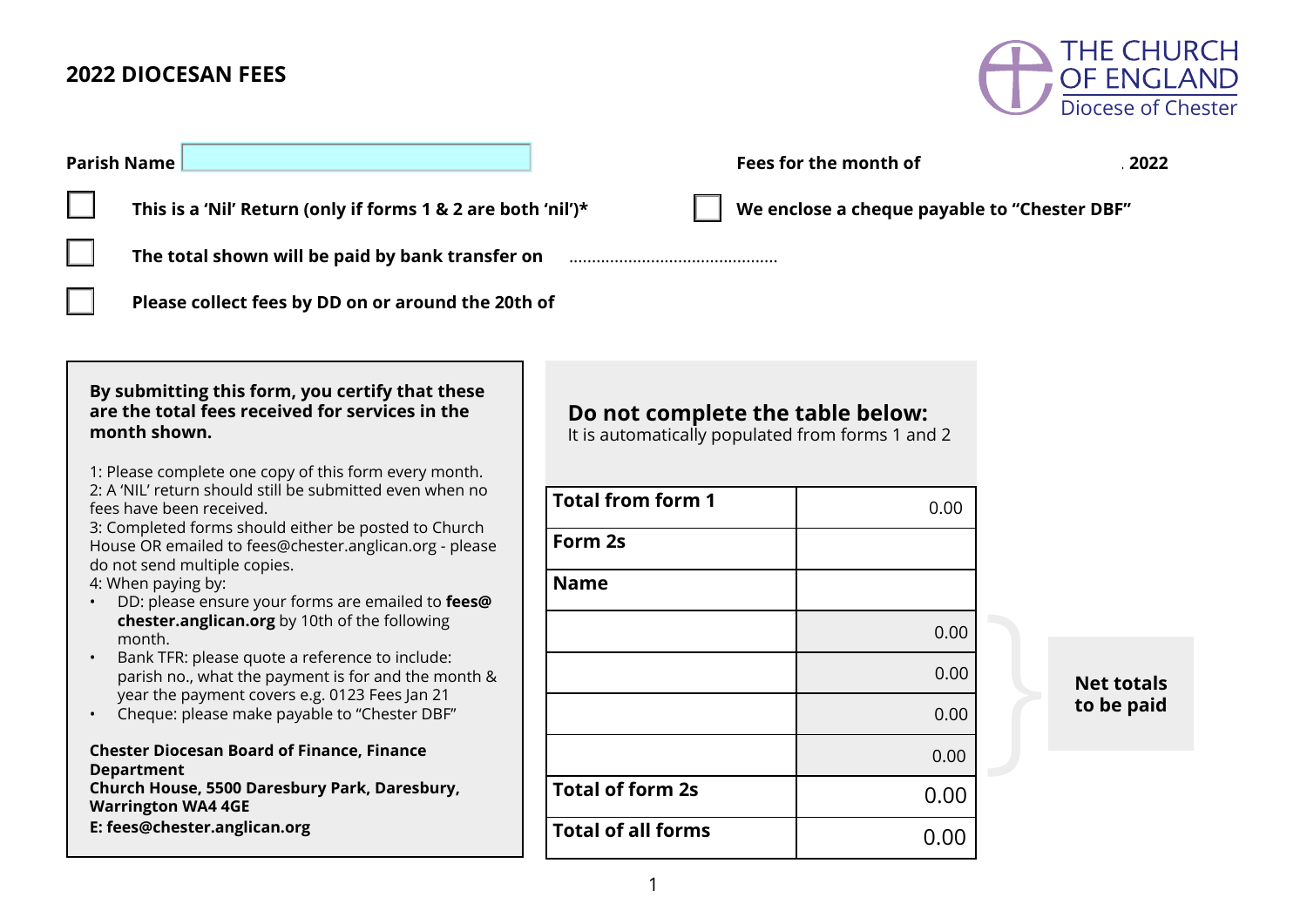**Form 1: Serving Clergy & Others -** For all services performed by PiC's or Incumbents, Curates, SSM's, Lay Readers and anyone else uneligible to keep fees (with the exception of those as detailed on Form 2)

|                                                                                                                                                 | No of<br>services | Fee<br>payable      | Amount<br>Due |
|-------------------------------------------------------------------------------------------------------------------------------------------------|-------------------|---------------------|---------------|
| Marriage service                                                                                                                                |                   | 218.00              | 0.00          |
| <b>FUNERALS &amp; BURIALS (of persons aged 18 years or over)</b>                                                                                |                   |                     |               |
| <b>SERVICE IN CHURCH</b>                                                                                                                        |                   |                     |               |
| Funeral service in church, whether taking place before or after burial or cremation                                                             |                   | 112.00              | 0.00          |
| Burial of body in churchyard immediately preceding/following a service in church                                                                |                   | 15.00               | 0.00          |
| Burial or other lawful disposal of cremated remains in churchyard immediately preceding/following a service in church                           |                   | 15.00               | 0.00          |
| Burial of body, or burial or other lawful disposal of cremated remains in cemetery (immediately preceding/following a service in church)        |                   | 30.00               | 0.00          |
| Cremation immediately preceding/following service in church                                                                                     |                   | 30.00               | 0.00          |
| Burial of body in churchyard on separate occasion                                                                                               |                   | 44.00               | 0.00          |
| Burial of cremated remains in churchyard or other lawful disposal of cremated remains on separate occasion                                      |                   | 44.00               | 0.00          |
| Burial of body, or burial or other lawful disposal of cremated remains in cemetery on separate occasion                                         |                   | 58.00               | 0.00          |
| <b>NO SERVICE IN CHURCH</b>                                                                                                                     |                   |                     |               |
| Funeral service (including burial of body) at graveside in churchyard                                                                           |                   | 112.00              | 0.00          |
| Funeral service (including burial or other lawful disposal of cremated remains) at graveside in churchyard                                      |                   | 112.00              | 0.00          |
| Funeral service at crematorium or funeral service in cemetery (including burial of body or burial or other lawful disposal of cremated remains) |                   | 206.00              | 0.00          |
| Funeral service in premises belonging to funeral director, whether taking place before or after burial or cremation                             |                   | 206.00              | 0.00          |
| Cremation immediately preceding/following service in premises belonging to funeral director                                                     |                   | 30.00               | 0.00          |
| Burial of body in churchyard, not following service at graveside (committal only)                                                               |                   | 44.00               | 0.00          |
| Burial of cremated remains in churchyard or other lawful disposal of cremated remains (committal only)                                          |                   | 44.00               | 0.00          |
| Burial of body or other lawful disposal of cremated remains in cemetery (committal only)                                                        |                   | 30.00               | 0.00          |
| <b>MONUMENTS IN CHURCHYARD</b>                                                                                                                  |                   |                     |               |
| Small cross of wood                                                                                                                             |                   | 15.00               | 0.00          |
| Small vase tablet, plaque or other commemorating marker (not exceeding 305 mm x 203mm x 203mm)                                                  |                   | 15.00               | 0.00          |
| Any other monument                                                                                                                              |                   | 15.00               | 0.00          |
| Additional inscription on existing monument                                                                                                     |                   | 15.00               | 0.00          |
|                                                                                                                                                 |                   | <b>Total Fees £</b> | 0.00          |
| Less PCC Crematorium Service Grants @ £30 per service (from above services only)                                                                |                   |                     | 0.00          |
| Net fees amount in respect of serving Clergy                                                                                                    |                   |                     | 0.00          |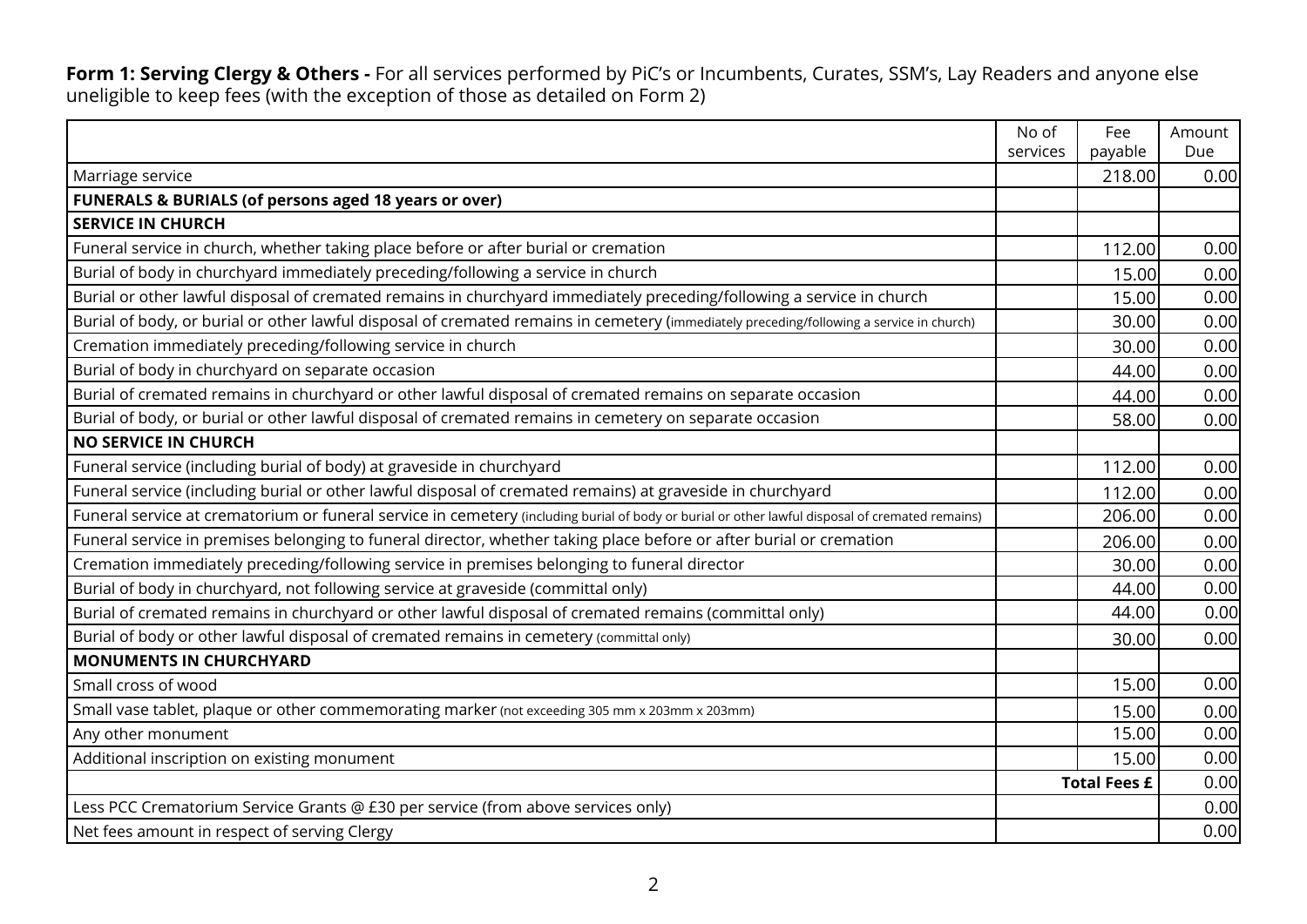### **Form 2a: Services taken by Retired Clergy & those holding Bishops PTO. Please complete a 'Form 2' for each individual.**

|                                                                                                                                                                                                    | No of<br>services | Full<br><b>CDBF</b><br>Fee | to<br>Retired<br>Clergy | to<br><b>CDBF</b> | Amount<br>Due |
|----------------------------------------------------------------------------------------------------------------------------------------------------------------------------------------------------|-------------------|----------------------------|-------------------------|-------------------|---------------|
| Marriage service                                                                                                                                                                                   |                   | 218.00                     | 174.40                  | 43.60             | 0.00          |
| <b>FUNERALS &amp; BURIALS (of persons aged 18 years or over)</b>                                                                                                                                   |                   |                            |                         |                   |               |
| <b>SERVICE IN CHURCH</b>                                                                                                                                                                           |                   |                            |                         |                   |               |
| Funeral service in church, whether taking place before or after burial or cremation                                                                                                                |                   | 112.00                     | 89.60                   | 22.40             | 0.00          |
| Burial of body in churchyard immediately preceding/following a service in church                                                                                                                   |                   | 15.00                      | 12.00                   | 3.00              | 0.00          |
| Burial or other lawful disposal of cremated remains in churchyard immediately preceding/following a<br>service in church                                                                           |                   | 15.00                      | 12.00                   | 3.00              | 0.00          |
| Burial of body, or burial or other lawful disposal of cremated remains in cemetery (immediately preceding/<br>following a service in church)                                                       |                   | 30.00                      | 24.00                   | 6.00              | 0.00          |
| Cremation immediately preceding/following service in church                                                                                                                                        |                   | 30.00                      | 24.00                   | 6.00              | 0.00          |
| Burial of body in churchyard on separate occasion                                                                                                                                                  |                   | 44.00                      | 35.20                   | 8.80              | 0.00          |
| Burial of cremated remains in churchyard or other lawful disposal of cremated remains on separate<br>occasion                                                                                      |                   | 44.00                      | 35.20                   | 8.80              | 0.00          |
| Burial of body, or burial or other lawful disposal of cremated remains in cemetery on separate occasion                                                                                            |                   | 58.00                      | 46.40                   | 11.60             | 0.00          |
| <b>NO SERVICE IN CHURCH</b>                                                                                                                                                                        |                   |                            |                         |                   |               |
| Funeral service (including burial of body) at graveside in churchyard                                                                                                                              |                   | 112.00                     | 89.60                   | 22.40             | 0.00          |
| Funeral service (including burial or other lawful disposal of cremated remains) at graveside in churchyard                                                                                         |                   | 112.00                     | 89.60                   | 22.40             | 0.00          |
| Funeral service at crematorium or funeral service in cemetery (including burial of body or burial or other lawful<br>disposal of cremated remains)                                                 |                   | 206.00                     | 140.80                  | 65.20             | 0.00          |
| Funeral service in premises belonging to funeral director, whether taking place before or after burial or<br>cremation                                                                             |                   | 206.00                     | 164.80                  | 41.20             | 0.00          |
| Cremation immediately preceding/following service in premises belonging to funeral director                                                                                                        |                   | 30.00                      | 24.00                   | 6.00              | 0.00          |
| Burial of body in churchyard, not following service at graveside (committal only)                                                                                                                  |                   | 44.00                      | 35.20                   | 8.80              | 0.00          |
| Burial of cremated remains in churchyard or other lawful disposal of cremated remains (committal only)                                                                                             |                   | 44.00                      | 35.20                   | 8.80              | 0.00          |
| Burial of body or other lawful disposal of cremated remains in cemetery (committal only)                                                                                                           |                   | 30.00                      | 24.00                   | 6.00              | 0.00          |
| <b>Total Fees £</b>                                                                                                                                                                                |                   |                            |                         |                   | 0.00          |
| PCC Crematorium service grants (£30 per service) - this is the amount the figure above is reduced by when crematorium services are booked through<br>the parish and the PCC remits fees to the DBF |                   |                            |                         |                   | 0.00          |
| Net fees amount (gross total less PCC grants, above) to be paid by the PCC when remitting the retired/PTO clergy fees                                                                              |                   |                            |                         | 0.00              |               |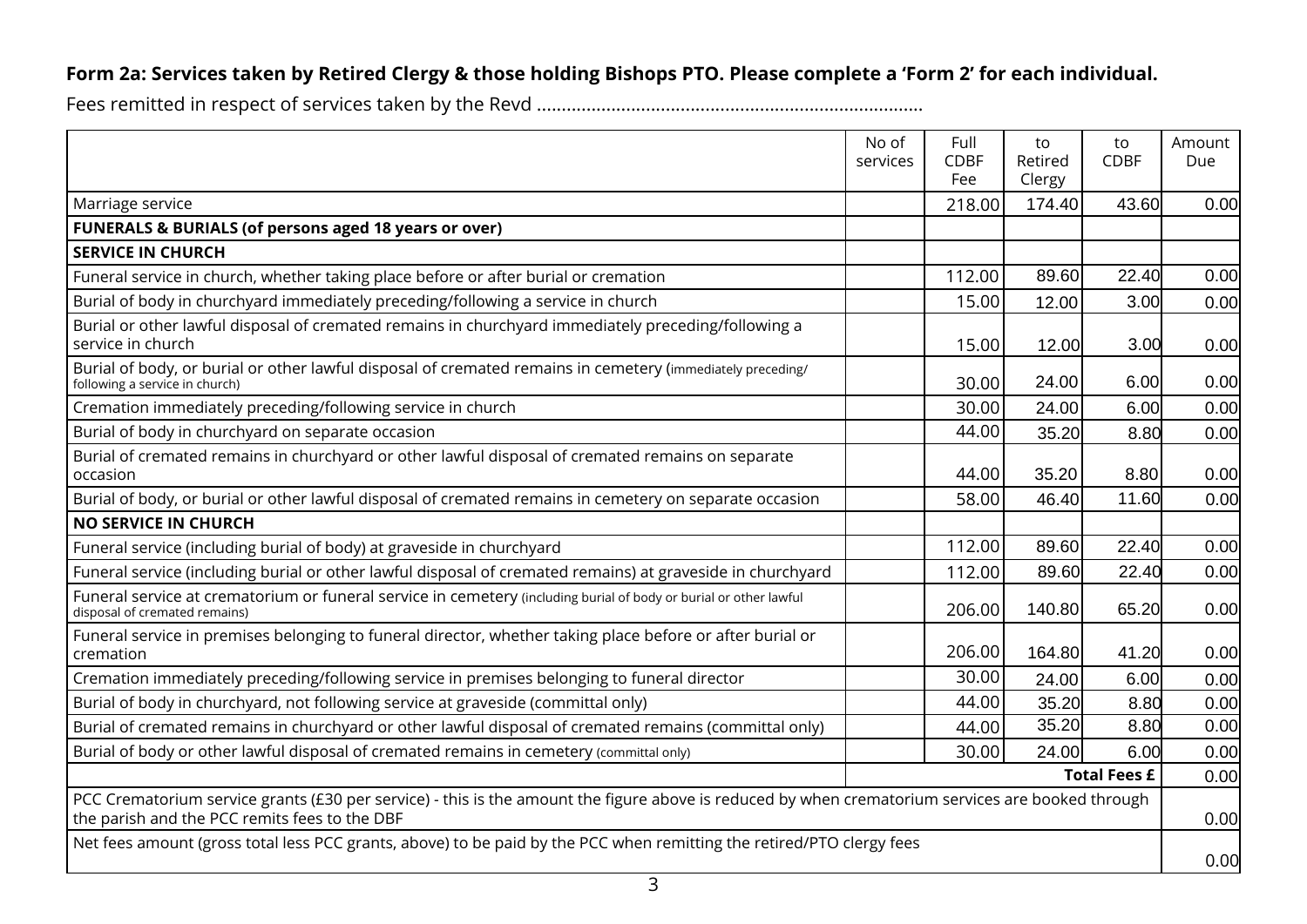### **Form 2b: Services taken by Retired Clergy & those holding Bishops PTO. Please complete a 'Form 2' for each individual.**

|                                                                                                                                                                                                    | No of<br>services | Full<br><b>CDBF</b><br>Fee | to<br>Retired<br>Clergy | to<br><b>CDBF</b> | Amount<br>Due |
|----------------------------------------------------------------------------------------------------------------------------------------------------------------------------------------------------|-------------------|----------------------------|-------------------------|-------------------|---------------|
| Marriage service                                                                                                                                                                                   |                   | 218.00                     | 174.40                  | 43.60             | 0.00          |
| <b>FUNERALS &amp; BURIALS (of persons aged 18 years or over)</b>                                                                                                                                   |                   |                            |                         |                   |               |
| <b>SERVICE IN CHURCH</b>                                                                                                                                                                           |                   |                            |                         |                   |               |
| Funeral service in church, whether taking place before or after burial or cremation                                                                                                                |                   | 112.00                     | 89.60                   | 22.40             | 0.00          |
| Burial of body in churchyard immediately preceding/following a service in church                                                                                                                   |                   | 15.00                      | 12.00                   | 3.00              | 0.00          |
| Burial or other lawful disposal of cremated remains in churchyard immediately preceding/following a<br>service in church                                                                           |                   | 15.00                      | 12.00                   | 3.00              | 0.00          |
| Burial of body, or burial or other lawful disposal of cremated remains in cemetery (immediately preceding/<br>following a service in church)                                                       |                   | 30.00                      | 24.00                   | 6.00              | 0.00          |
| Cremation immediately preceding/following service in church                                                                                                                                        |                   | 30.00                      | 24.00                   | 6.00              | 0.00          |
| Burial of body in churchyard on separate occasion                                                                                                                                                  |                   | 44.00                      | 35.20                   | 8.80              | 0.00          |
| Burial of cremated remains in churchyard or other lawful disposal of cremated remains on separate<br>occasion                                                                                      |                   | 44.00                      | 35.20                   | 8.80              | 0.00          |
| Burial of body, or burial or other lawful disposal of cremated remains in cemetery on separate occasion                                                                                            |                   | 58.00                      | 46.40                   | 11.60             | 0.00          |
| <b>NO SERVICE IN CHURCH</b>                                                                                                                                                                        |                   |                            |                         |                   |               |
| Funeral service (including burial of body) at graveside in churchyard                                                                                                                              |                   | 112.00                     | 89.60                   | 22.40             | 0.00          |
| Funeral service (including burial or other lawful disposal of cremated remains) at graveside in churchyard                                                                                         |                   | 112.00                     | 89.60                   | 22.40             | 0.00          |
| Funeral service at crematorium or funeral service in cemetery (including burial of body or burial or other lawful<br>disposal of cremated remains)                                                 |                   | 206.00                     | 140.80                  | 65.20             | 0.00          |
| Funeral service in premises belonging to funeral director, whether taking place before or after burial or<br>cremation                                                                             |                   | 206.00                     | 164.80                  | 41.20             | 0.00          |
| Cremation immediately preceding/following service in premises belonging to funeral director                                                                                                        |                   | 30.00                      | 24.00                   | 6.00              | 0.00          |
| Burial of body in churchyard, not following service at graveside (committal only)                                                                                                                  |                   | 44.00                      | 35.20                   | 8.80              | 0.00          |
| Burial of cremated remains in churchyard or other lawful disposal of cremated remains (committal only)                                                                                             |                   | 44.00                      | 35.20                   | 8.80              | 0.00          |
| Burial of body or other lawful disposal of cremated remains in cemetery (committal only)                                                                                                           |                   | 30.00                      | 24.00                   | 6.00              | 0.00          |
| <b>Total Fees £</b>                                                                                                                                                                                |                   |                            |                         | 0.00              |               |
| PCC Crematorium service grants (£30 per service) - this is the amount the figure above is reduced by when crematorium services are booked through<br>the parish and the PCC remits fees to the DBF |                   |                            |                         | 0.00              |               |
| Net fees amount (gross total less PCC grants, above) to be paid by the PCC when remitting the retired/PTO clergy fees                                                                              |                   |                            |                         | 0.00              |               |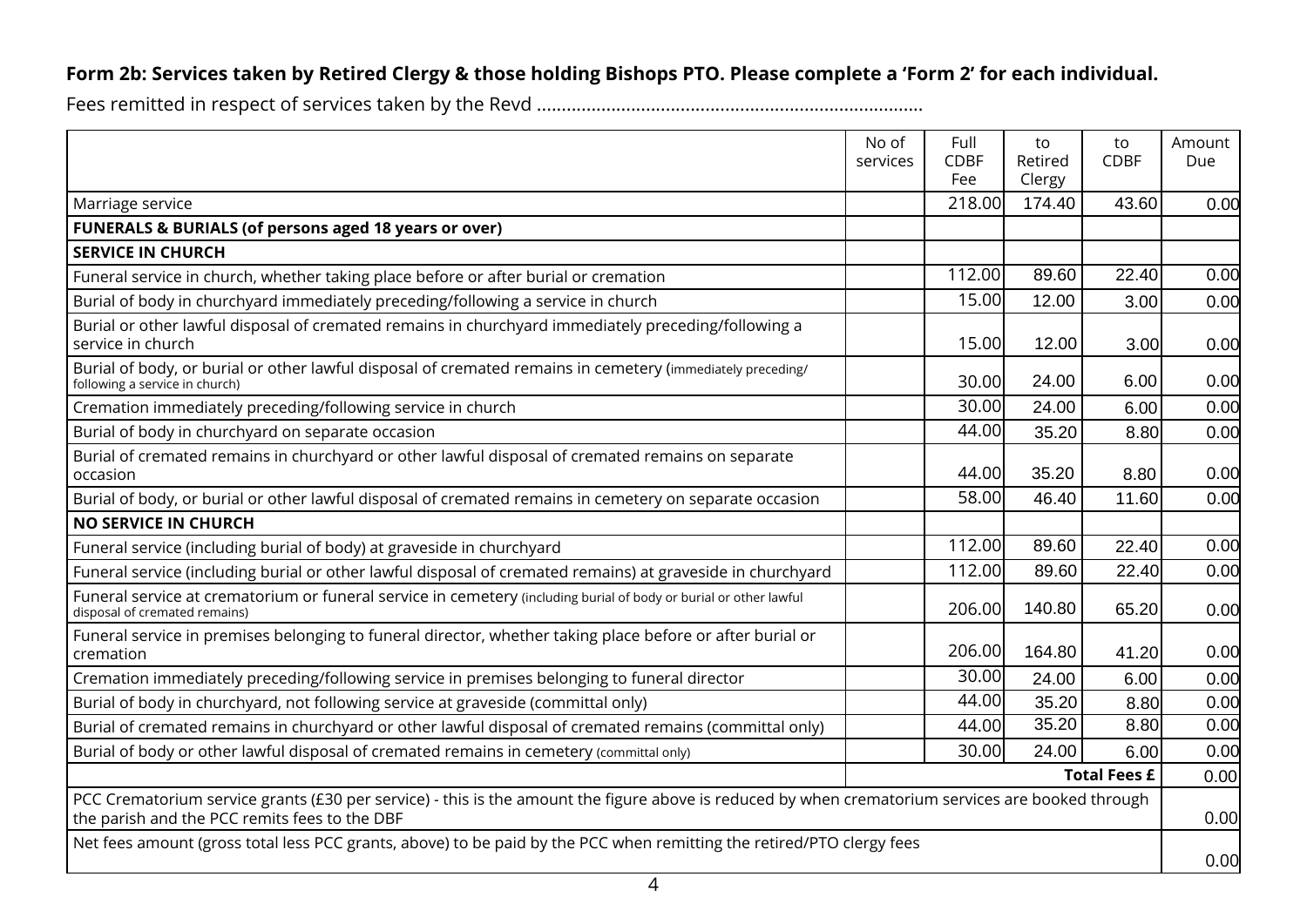### **Form 2c: Services taken by Retired Clergy & those holding Bishops PTO. Please complete a 'Form 2' for each individual.**

|                                                                                                                                                                                                    | No of<br>services | Full<br><b>CDBF</b><br>Fee | to<br>Retired<br>Clergy | to<br><b>CDBF</b> | Amount<br>Due |
|----------------------------------------------------------------------------------------------------------------------------------------------------------------------------------------------------|-------------------|----------------------------|-------------------------|-------------------|---------------|
| Marriage service                                                                                                                                                                                   |                   | 218.00                     | 174.40                  | 43.60             | 0.00          |
| <b>FUNERALS &amp; BURIALS (of persons aged 18 years or over)</b>                                                                                                                                   |                   |                            |                         |                   |               |
| <b>SERVICE IN CHURCH</b>                                                                                                                                                                           |                   |                            |                         |                   |               |
| Funeral service in church, whether taking place before or after burial or cremation                                                                                                                |                   | 112.00                     | 89.60                   | 22.40             | 0.00          |
| Burial of body in churchyard immediately preceding/following a service in church                                                                                                                   |                   | 15.00                      | 12.00                   | 3.00              | 0.00          |
| Burial or other lawful disposal of cremated remains in churchyard immediately preceding/following a<br>service in church                                                                           |                   | 15.00                      | 12.00                   | 3.00              | 0.00          |
| Burial of body, or burial or other lawful disposal of cremated remains in cemetery (immediately preceding/<br>following a service in church)                                                       |                   | 30.00                      | 24.00                   | 6.00              | 0.00          |
| Cremation immediately preceding/following service in church                                                                                                                                        |                   | 30.00                      | 24.00                   | 6.00              | 0.00          |
| Burial of body in churchyard on separate occasion                                                                                                                                                  |                   | 44.00                      | 35.20                   | 8.80              | 0.00          |
| Burial of cremated remains in churchyard or other lawful disposal of cremated remains on separate<br>occasion                                                                                      |                   | 44.00                      | 35.20                   | 8.80              | 0.00          |
| Burial of body, or burial or other lawful disposal of cremated remains in cemetery on separate occasion                                                                                            |                   | 58.00                      | 46.40                   | 11.60             | 0.00          |
| <b>NO SERVICE IN CHURCH</b>                                                                                                                                                                        |                   |                            |                         |                   |               |
| Funeral service (including burial of body) at graveside in churchyard                                                                                                                              |                   | 112.00                     | 89.60                   | 22.40             | 0.00          |
| Funeral service (including burial or other lawful disposal of cremated remains) at graveside in churchyard                                                                                         |                   | 112.00                     | 89.60                   | 22.40             | 0.00          |
| Funeral service at crematorium or funeral service in cemetery (including burial of body or burial or other lawful<br>disposal of cremated remains)                                                 |                   | 206.00                     | 140.80                  | 65.20             | 0.00          |
| Funeral service in premises belonging to funeral director, whether taking place before or after burial or<br>cremation                                                                             |                   | 206.00                     | 164.80                  | 41.20             | 0.00          |
| Cremation immediately preceding/following service in premises belonging to funeral director                                                                                                        |                   | 30.00                      | 24.00                   | 6.00              | 0.00          |
| Burial of body in churchyard, not following service at graveside (committal only)                                                                                                                  |                   | 44.00                      | 35.20                   | 8.80              | 0.00          |
| Burial of cremated remains in churchyard or other lawful disposal of cremated remains (committal only)                                                                                             |                   | 44.00                      | 35.20                   | 8.80              | 0.00          |
| Burial of body or other lawful disposal of cremated remains in cemetery (committal only)                                                                                                           |                   | 30.00                      | 24.00                   | 6.00              | 0.00          |
| <b>Total Fees £</b>                                                                                                                                                                                |                   |                            |                         | 0.00              |               |
| PCC Crematorium service grants (£30 per service) - this is the amount the figure above is reduced by when crematorium services are booked through<br>the parish and the PCC remits fees to the DBF |                   |                            |                         | 0.00              |               |
| Net fees amount (gross total less PCC grants, above) to be paid by the PCC when remitting the retired/PTO clergy fees                                                                              |                   |                            |                         | 0.00              |               |